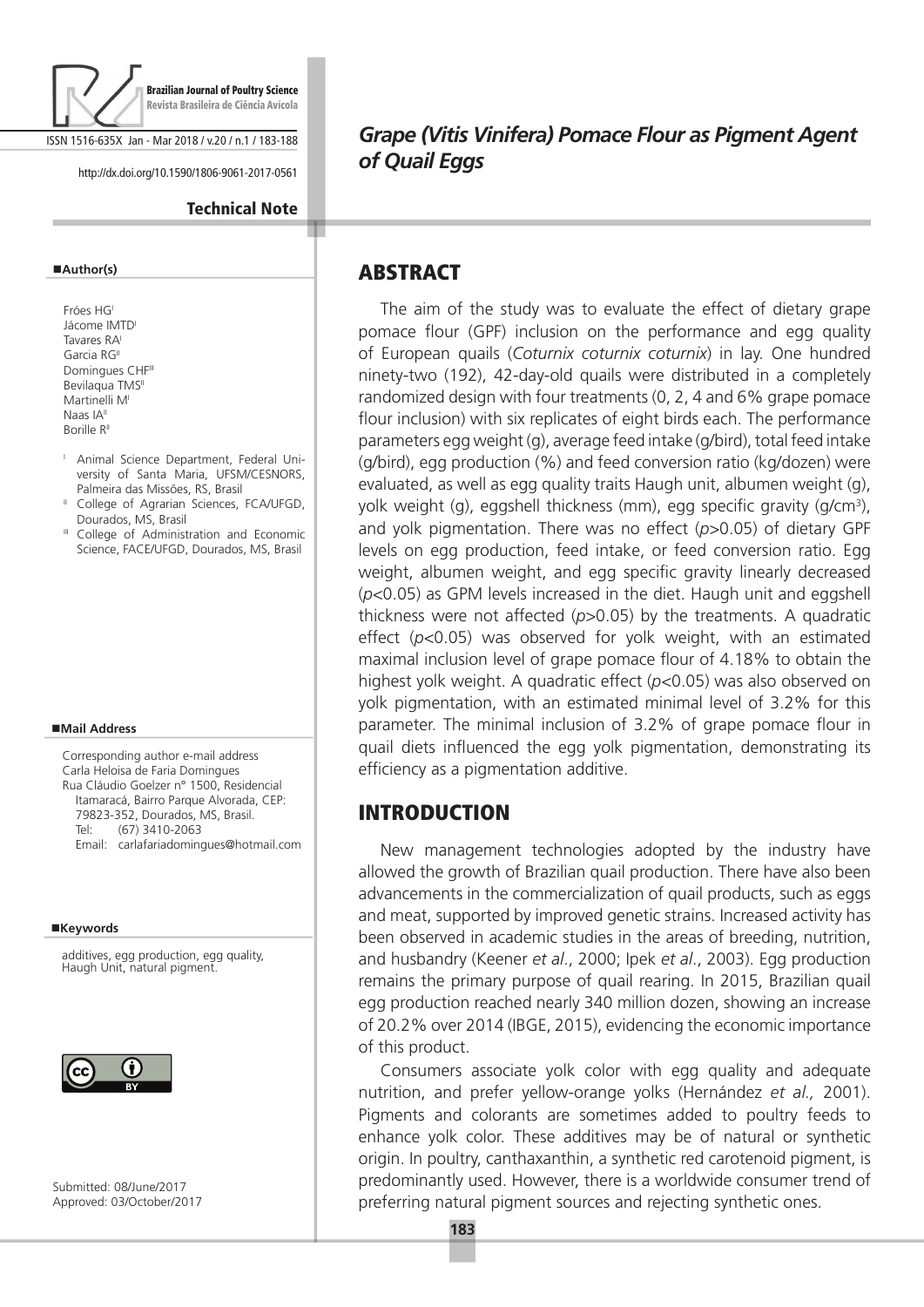

Natural pigments have already been applied in poultry production, and demonstrated satisfactory results. Zahrrojian *et al*. (2013) studied the effects of the dietary addition of marine algae (*Spirulina platensis*) at 0, 1.5, 2.0 and 2.5% on egg quality and production performance of laying chickens and observed a significant increase in egg yolk color when hens were fed with *Spirulina*. The authors suggest the addition of 2.0-2.5% Spirulina to the diet to produce an aesthetically pleasing yolk color. Mirzah & Djulardi (2017) conducted an experiment to determine the effect of marigold (*Tagetes erecta*) flower extract (MFE) as a feed additive on performance and egg quality of laying Japanese quails (*Coturnix coturnix japonica*). The authors concluded that 15 ppm MFE in the diet improved the performance, improved egg quality, reduced egg cholesterol levels and increased egg yolk color of quail eggs.

No studies using grape pomace flour as a feed additive for quails were found in literature. The grape is a natural pigment and may be possibly be used an alternative to synthetic additives. Grape pomace is the residue left from fruit processing and contains the skins, seeds, and pulp that remains after crushing grapes for wine and juice production (Bagchi *et al*., 2000; Shrikhande, 2000; Llobera & Canellas, 2007). This by-product contains large quantities of phenolic compounds – around 20-30% in the skin and 60-70% in the seeds – which include anthocyanins, which are pigments that give the purple color to grapes and their products (Monrad *et al*., 2010).

The aim of the present study was to evaluate the effects of using grape pomace flour on performance and egg quality of quails.

# MATERIAL AND METHODS

The experiment was conducted in the Poultry Section of the Department of Animal Science and Biological Sciences, Universidade Federal de Santa Maria, Palmeira das Missões, RS, Brazil, located at 634m altitude, 27º 53' 58"S latitude, and 53° 26' 45" W longitude. The experimental protocol was approved by the Animal Ethics Committee (CEUA) of the Universidade Federal de Santa Maria (UFSM), Palmeira das Missões, Brazil, under protocol number 015/2015.

A total of 192 European quails (*Coturnix coturnix coturnix*), with ±180g initial weight and 42 days initial age, were used in the experiment. The quails were housed in cages (eight birds per cage), measuring

0.50m x 0.50m x 0.15m and equipped with automatic drinkers and feeders, in an environmentally-controlled room. Water was available *ad libitum*, and the feed was provided twice daily at an allowance 30g/bird/ day during the experimental period. A continuous lighting program of 16 hours of light daily was applied using artificial lighting. The quails were distributed in a completely randomized design with four treatments with six replicates (cages) of eight birds each, totaling 24 cages. The experiment lasted 84 days and was divided into three periods of 28 days each.

The experimental diets (Table 1) were based on corn and soybean meal and formulated according to the recommendations of Rostagno *et al*. (2011). The variable portion consisted grape pomace flour added at the expense of kaolin, according to treatment. The experimental treatments consisted of a basal diet and basal diets with the addition of 2%, 4%, or 6% grape pomace flour.

The pomace from a *Vitis vinifera* grape variety was obtained from wine industry of Santa Maria, state of Rio Grande do Sul. The pomace was weighed and spread in a thin layer on perforated trays. The pomace was then placed in a greenhouse with air circulation at 70 °C for 2h for drying. After drying, the pomace was ground in an analytical mill (Table 2). The grape pomace flour chemically analyzed for moisture, ash, crude protein, ether extract, and crude fiber contents according to the methods of the AOAC (2007). Moisture content was determined by drying the samples in an oven at 105 °C  $\pm$  5 °C until constant weight. Ash content was obtained by burning the samples in a muffle at 550 °C until a constant weight. Crude protein content was determined by the Kjeldahl method, and the obtained nitrogen content was multiplied by a factor 6.25 to convert the result into crude protein. Ether extract content were obtained by the Soxhlet extraction method. Crude fiber content was determined by the enzymatic-gravimetric method.

Performance and egg quality were evaluated for each 28-d period. Performance parameters included egg weight (g), average daily feed intake (g/bird), total feed intake (g/bird), egg production (%), and feed conversion ratio (kg feed/dozen eggs). On the last day of each 28-day period, four eggs replicate were collected to determine the following egg quality traits: albumen weight (g), yolk weight (g), eggshell thickness  $(mm)$ , egg specific gravity  $(g/cm<sup>3</sup>)$ , yolk pigmentation, and Haugh units, as 100 log (h + 7.57 – 1.7 W 0.37), where:  $h =$  albumen height in mm and  $W =$  egg weight in g.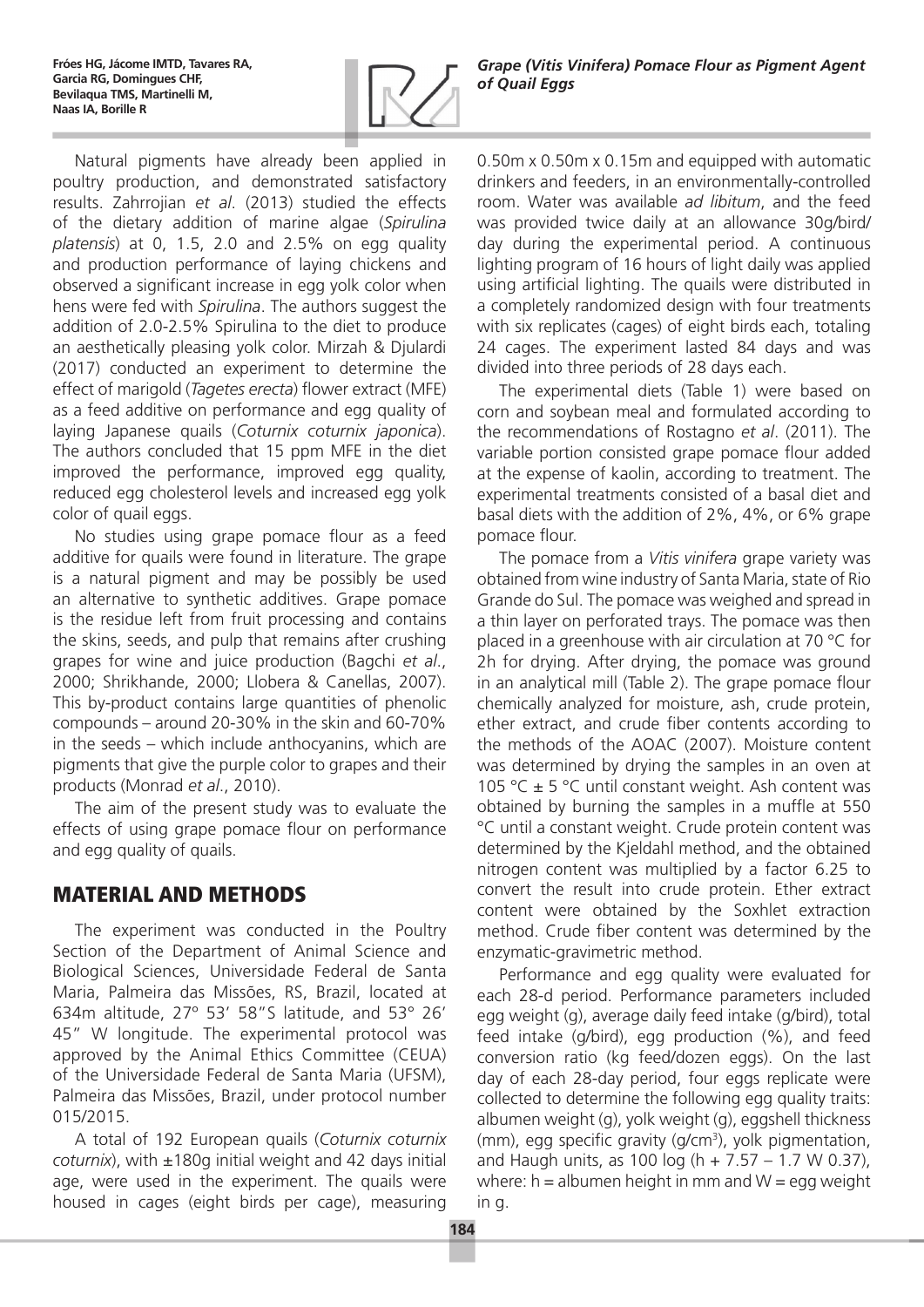

|  |  | <b>Table 1 –</b> Ingredients and calculated nutritional composition of the experimental diets. |  |  |  |  |  |
|--|--|------------------------------------------------------------------------------------------------|--|--|--|--|--|
|--|--|------------------------------------------------------------------------------------------------|--|--|--|--|--|

|                                                   | Grape pomace flour levels (%) |                |                          |                          |  |  |
|---------------------------------------------------|-------------------------------|----------------|--------------------------|--------------------------|--|--|
| Ingredients                                       | $\Omega$                      | $\overline{2}$ | 4                        | 6                        |  |  |
| Corn                                              | 48.60                         | 48.60          | 48.60                    | 48.60                    |  |  |
| *Commercial concentrate for laying quails (41%CP) | 39.89                         | 39.89          | 39.89                    | 39.89                    |  |  |
| Dicalcium phosphate                               | 1.72                          | 1.72           | 1.72                     | 1.72                     |  |  |
| Limestone                                         | 3.44                          | 3.62           | 3.79                     | 3.79                     |  |  |
| Salt                                              | 0.35                          | 0.18           | $\overline{\phantom{a}}$ | $\overline{\phantom{a}}$ |  |  |
| Kaolin                                            | 6.00                          | 4.00           | 2.00                     | $\overline{\phantom{a}}$ |  |  |
| Grape pomace flour                                | $\overline{\phantom{a}}$      | 2.00           | 4.00                     | 6.00                     |  |  |
| <b>TOTAL</b>                                      | 100                           | 100            | 100                      | 100                      |  |  |
| Nutritional composition                           |                               |                |                          |                          |  |  |
| Metabolizable energy (kcal/kg)                    | 2800                          | 2800           | 2800                     | 2800                     |  |  |
| Crude protein (%)                                 | 20.19                         | 20.28          | 20.37                    | 20.46                    |  |  |
| Digestible lysine (%)                             | 0.97                          | 0.97           | 0.97                     | 0.97                     |  |  |
| Digestible methionine (%)                         | 0.47                          | 0.47           | 0.47                     | 0.47                     |  |  |
| Calcium (%)                                       | 3.17                          | 3.23           | 3.30                     | 3.30                     |  |  |
| Total phosphorus (P) (%)                          | 1.06                          | 1.06           | 1.07                     | 1.07                     |  |  |
| Available P (%)                                   | 0.97                          | 0.97           | 0.97                     | 0.97                     |  |  |
| Digestible P (%)                                  | 0.27                          | 0.27           | 0.27                     | 0.27                     |  |  |
| Potassium (%)                                     | 0.14                          | 0.14           | 0.14                     | 0.14                     |  |  |
| Sodium (%)                                        | 0.15                          | 0.15           | 0.15                     | 0.22                     |  |  |
| Chloride (%)                                      | 0.24                          | 0.13           | 0.03                     | 0.03                     |  |  |
| Crude Fiber (%)                                   | 4.83                          | 5.21           | 5.59                     | 5.97                     |  |  |
| Ether extract $(\%)$                              | 2.57                          | 2.61           | 2.65                     | 2.69                     |  |  |
| Ash (%)                                           | 14.85                         | 14.88          | 14.91                    | 14.94                    |  |  |

\*Commercial Concentrate for laying quails (CP 41%), with mineral and vitamin premix. Guaranteed levels = Mg: 0.01 %; Mn: 108 mg/kg; Zn: 57.6 mg/kg; Fe: 72 mg/kg; Cu: 14.4 mg/kg; I: 1.0 mg/kg; Se: 0.4 mg/kg; A vit.: 14400 UI/kg; D3 vit.: 2880 UI/kg; E vit.: 36 UI/kg; K3 vit.: 2.32 mg/kg; B1 vit.: 2.32 mg/kg; B2 vit.: 7.2 mg/kg; Pantothenic acid: 14.4 mg/ kg; B6 vit.: 4.32; B12 vit.: 23.04 mcg/kg; Folic acid: 0.72 mg/kg; Choline: 160 mg/kg.

**Table 2 –** Chemical composition of the grape pomace flour included in the experimental diets.

|               | $%$ /kg |
|---------------|---------|
| Humidity      | 8       |
| Ash           | 4.7     |
| Crude Protein | 4.5     |
| Ether extract | 7       |
| Crude fiber   | 19      |

Feed residues were weighed during the last three days of each cycle, and total feed intake was calculated as the difference between total feed offer and feed residues. Feed conversion ratio in kg/dozen eggs was calculated as total feed intake (kg) divided by the dozens of eggs produced in each experimental unit. Egg production, eggs were collected daily for 17 hours per 28-d period, and at the end of each period the total production was counted, and the percentage relative to the total period production of total eggs produced was calculated.

Egg specific gravity was determined by immersing eggs in graded NaCl solutions with densities ranging between  $1.065$  and  $1.100$  g/cm<sup>3</sup>at0.005 gradients, according to the methodology of Moreng and Avens (1990). Yolk pigmentation was evaluated using the

colorimetric scale of the DSM yolk color fan (DSM® Nutritional Products,) of 1 to 15 points corresponding increasing pigmentation of egg yolks.

Data were analyzed by analysis of variance at 95% confidence level, and submitted to polynomial regressions against GPF levels, using the statistical software Minitab 16.1 (2010).

## RESULTS AND DISCUSSION

There was no effect (*p>*0.05) of grape pomace flour levels on egg production, feed intake (both average and total), or feed conversion ratio. According to Leeson & Summers (2001), voluntary feed intake is directly related to the palatability of the feed. In this study, feed intake was not affected (*p>*0.05), indicating that the addition of grape pomace flour to the diet did not change the palatability of the experimental diets. These results are in agreement with those of Rossi *et al*. (2015),who reported that the addition of increasing sweet pepper levels (0, 75, 125, and 225ppm) to laying chicken diets did not affect egg production, feed intake, egg mass, or feed conversion ratio.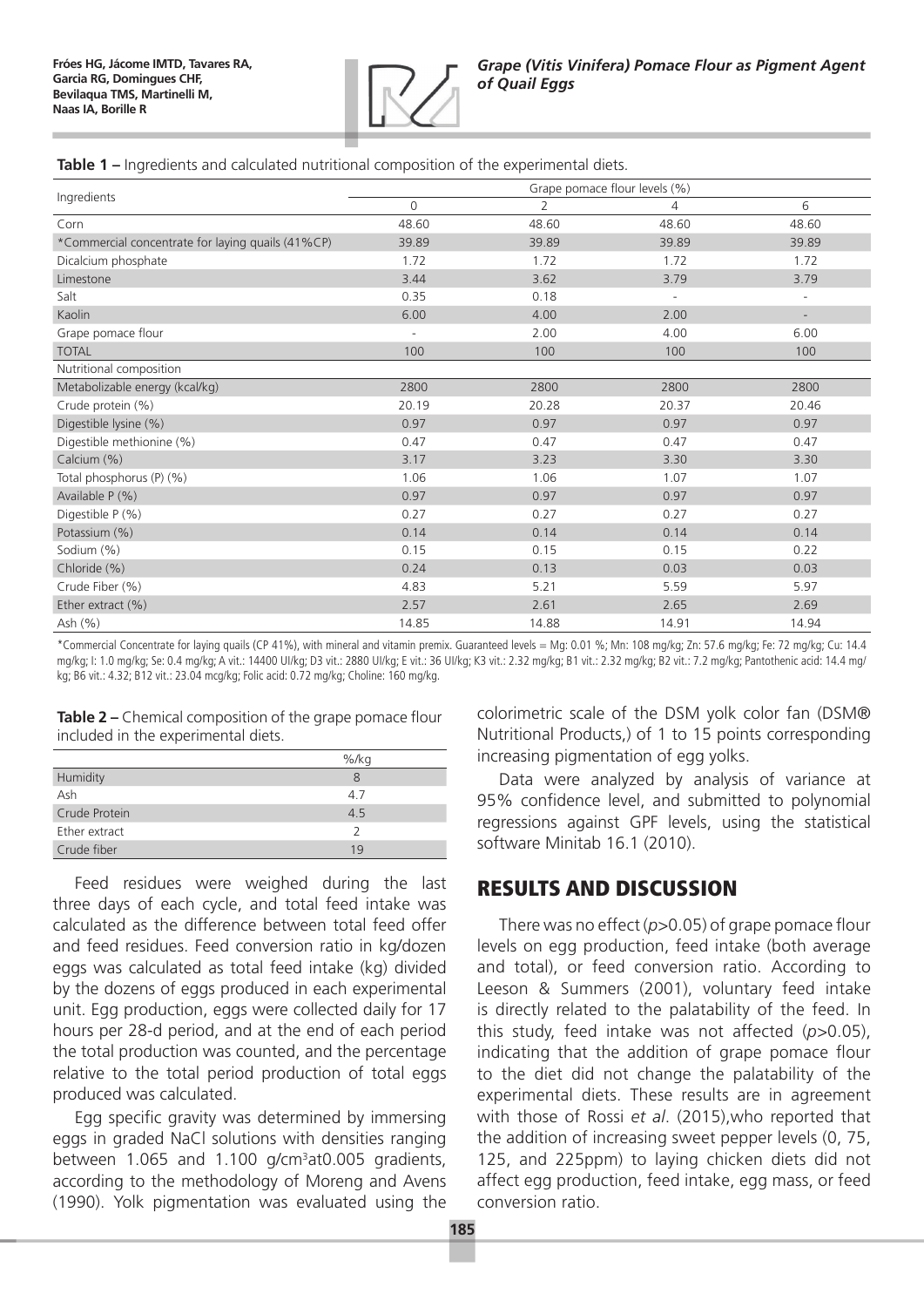

Several studies report the lack of influence of natural sources of antioxidants on the feed intake (Radwan *et al*., 2008; Zhao *et al.,* 2011; Özeku *et al.,* 2011; Bozkurt *et al*., 2012) and laying performance (Özeku *et al.,* 2011; Bozkurt *et al*., 2012). However, Radwan *et al.* (2008) found that although feed intake was not affected, the dietary inclusion of 1% of oregano, rosemary or thyme, or 0.5% turmeric promoted better productive performance in laying hens.

Egg weight linearly decreased with increasing dietary GPF levels (Figure 1). A possible explanation for this result is that grape pomace is particularly rich in a wide range of polyphenols. One these polyphenols formerly known as tannins are considered antinutritional and has adverse effects on animal nutrition, as discussed below. According to Brenes (2016), the main limitations of the inclusion of grape pomace in monogastric feeds are its high levels of lignified cell wall fraction and tannins. On the other hand, Salici *et al*. (2011), in a study evaluating the inclusion of grape seed flour (0.5, 1.0, and 1.5%) in Japanese quail diets, did not observe any effect on egg weight, possibly due to the low levels of grape seed flour evaluated.



**Figure 1** – Egg weight of quails fed diets containing different levels of grape pomace flour during lay.

As to egg quality traits, there was no effect (*p>*0.05) of treatments on Haugh units or eggshell thickness. However, there was a decreasing linear effect on albumen weight and specific gravity (Figure 2) as GPF inclusion levels increased. Grape pomace flour has high fiber content, and non-ruminant animals (with the exception of horses and rabbits) have limited utilization of dietary fiber as their large intestine do not present an active cellulolytic microbiota, and, therefore, high dietary fiber content may reduce the digestibility of ingredients (Betercchini, 2012). It has been shown that the inclusion of polyphenolic grape extracts in poultry diets may reduce the digestibility of fat (Brenes *et al*., 2008), protein, and some amino acids, such as proline and cystine (Chamorro *et al*., 2013). Tannins may potentially precipitate proteins, thereby reducing protein and amino acid digestibility. The binding of tannins to both dietary and endogenous proteins (such as digestive enzymes and proteins located at the luminal side of the intestinal tract) has been used to explain the reduced protein and amino acid digestibility in tannin-containing diets (Gilani *et al*., 2012).



**Figure 2** – Albumen weight (g) and egg specific gravity (g/cm3) of quails fed diets containing different levels of grape pomace flour during lay.

Kara *et al*. (2016) included 4% and 6% grape pomace in laying hen diets, but did not observe any significant effects on egg quality. On the other hand, Ozgan (2008), reported an increase in albumen height and albumen index with the addition of 2% grape pomace to laying hen diets.

A quadratic effect of GPF inclusion on yolk weight was observed, with the highest yolk weight obtained at an estimated maximal GPR inclusion level of 4.18%. Yolk pigmentation also presented a quadratic response, with minimal pigmentation achieved at an estimated GPM level of 3.2%.

The increasing density of yolk pigmentation observed in this study may be related to the presence of anthocyanins in the grape pomace flour. Anthocyanins are pigments that provide the purple color to grapes and their products (Abe, 2007). In addition of their coloring potential, these compounds present antioxidants and antibacterial properties (Ho *et al*., 2010). Antioxidant supplements improve the quality of foods of animal origin in terms of color, oxidative stability, and storage properties (Kara *et al.,* 2016).

In the commercial hen egg market, richer-colored yolks are desirable, and this characteristic depends exclusively on the feed, because even though hens are not able to synthesize pigments, they are able to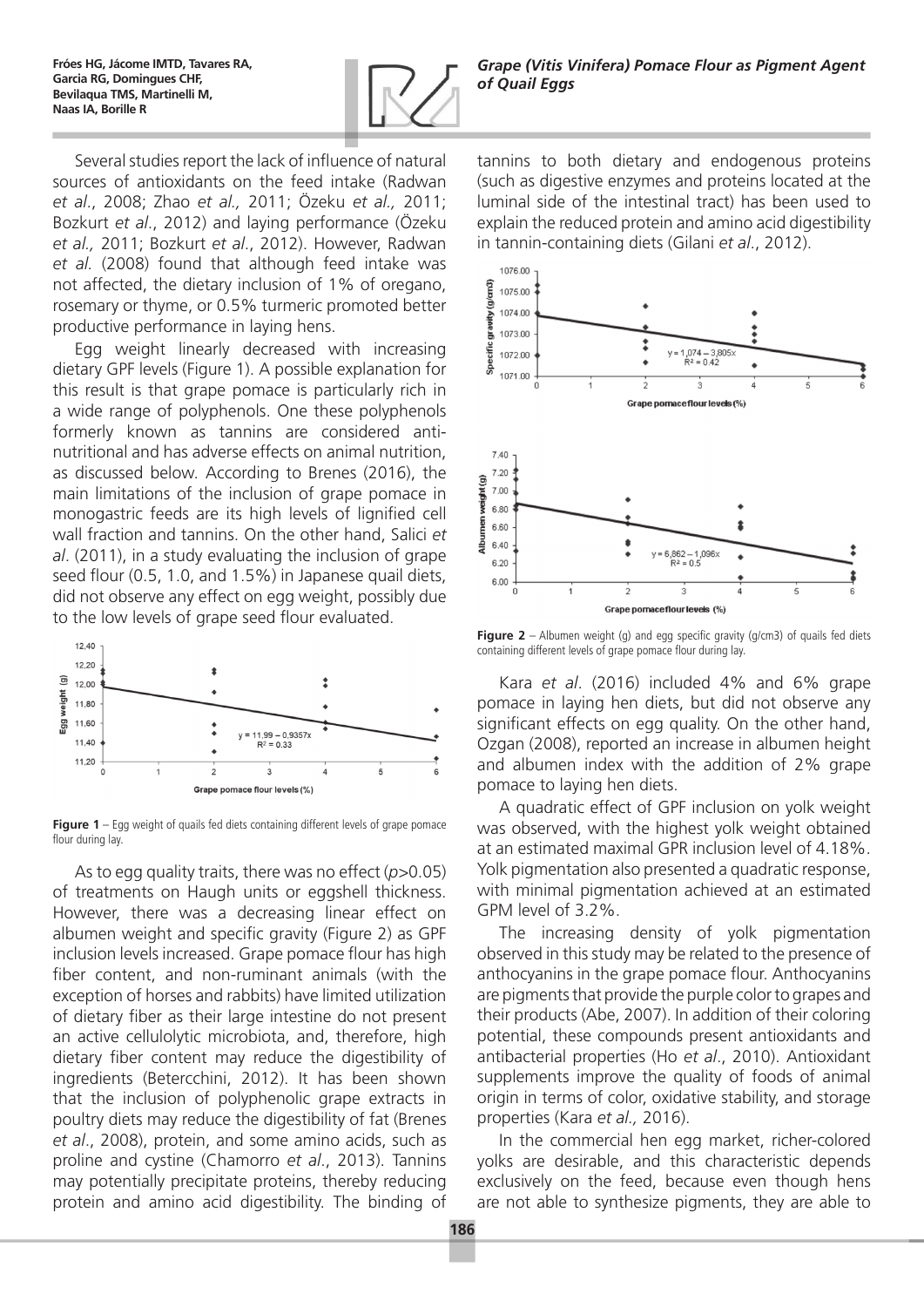



**Figure 3** – Yolk weight (g) and yolk pigmentation of quails fed with diets containing different levels of grape pomace flour during production.

absorb between 20% and 60% of the feed pigments (Moura *et al*., 2011). According to Klassing (1998), pigment deposition in specific tissues depends on its levels in the diet, tissue growth rate, and the bird's ability to digest, absorb, and metabolize it.

The impact of the inclusion of grape pomace on performance and egg quality of poultry can be influenced by several factors. Such factors include its total polyphenol content, which depends on the grape variety and the soil where they were grown, as well as the processing methods from which the pomace is derived, *e.g*., for the production of wine, vinegar, or grape juice (Kara *et al*., 2016).

## CONCLUSIONS

Egg yolk pigmentation improved at a minimal inclusion level of 3.2% of grape pomace flour in the diet of quails in lay, demonstrating its efficiency of as pigmentation additive. The inclusion of grape pomace flour up to 4.18% of the diet increased yolk weight. However, the dietary inclusion of grape pomace flour compromised egg weight, albumen weight, and egg specific gravity. Further studies are required aiming at minimizing the possible adverse effects of the inclusion of grape pomace flour in quail diets.

### REFERENCES

Abe LT, Mota RV, Lajolo FM, Genovese MI. Compostos fenólicos e capacidade antioxidante de uvas *Vitis labrusca* e *Vitis vinifera L*. Revista Ciência e Tecnologia de Alimentos 2007;27(2):394-400.

- AOAC Association of Official Analytical Chemists. Official methods of analysis. 18th ed. Washington; 2007. 3000 p.
- Bagchi D, Bagchi M, Stohs SJ, Das DK, Ray SD, Kuszynski CA, et al. Free radicals and grape seed proanthocyanidin extract: Importance in human health and disease prevention. Toxicology 2000;148:187-197.
- Bertechin GA. Nutrição de monogástricos. Lavras: Editora UFLA; 2012. p.373.
- Bozkurt M, Küçükyilmaz K, Çatli AU, Çinar M, Bintaş E, Çöven F. Performance, egg quality, and immune response of laying hens fed diets supplemented with mannan-oligosaccharide or an essential oil mixture under moderate and hot environmental conditions. Poultry Science 2012;91:1379-1386.
- Brenes A, Viveros A, Goñi I, Centeno C, Saura-Calixto F, Arija I. Effect of grape seed extract on growth performance, protein and polyphenol digestibility, and antioxidant activity in chickens, Span. Journal of Agriculture Research 2010;8:326–333
- Brenes A, Viveros A, Chamorro S, Arija I. Use of polyphenol-rich grape byproducts in monogastric nutrition. Animal Feed Science and Technology 2016;211:1-17.
- Chamorro S, Viveros A, Centeno C, Romero C, Arija I, Brenes A. Effects of dietary grape seed extract on growth performance, amino acid digestibility and plasma lipids and mineral content in broiler chicks. Animal 2013;7:555–561.
- Gilani G, Xiao C, Cockell K. Impact of antinutritional factors in food proteins on the digestibility of protein and the bioavailability of amino acids and on protein quality. British Journal of Nutrition 2012;108:315–332.
- Hernández JM, Seehawer J, Hamelin C, Bruni M, Wakeman W. Egg quality: the european consumer's perception. Basel: Roche Vitamins Europe; 2001.
- Ho CT, Rafi MM, Ghai G. Substâncias bioativas: Nutracêuticas e tóxicas. In: Damodaran S, Parkin KL, Fennema OR, editors. Química de alimentos de Fennema. 4th ed. Porto Alegre: Artmed; 2010. p.585-609.
- IBGE- Instituto Brasileiro de Geografia e Estatística. Produção da pecuária municipal. Rio de Janeiro; 2015. p.48.
- Ipek A, Sahan U, Yilmaz B. The effect of hatch weight on Japanese quails (coturnix coturnix japonica) growth and egg production traits. Uludağ Üniversitesi Ziraat Fakültesi Dergisi 2003;7:23–32.
- Keener KM, Lacrosse JD, Curtis PA, Anderson KE, Farkas BE. The influence of rapid air cooling and carbon dioxide cooling and subsequent storage in air and carbon dioxide on shell egg quality. Poultry Science 2000;79:1067–1071.
- Klassing KC. Comparative avian nutrition. New York: CAB International;1998. p.350.
- Lobera A, Canellas J. Dietary fiber content and antioxidant activity of Manto Negro red grape (Vitis vinifera) pomace and stem. Food Chemistry 2007;101:659-666.
- Leeson S, Summers JD. Scott's nutrition of the chicken. 4<sup>th</sup> ed. Guelph: University Books; 2001.
- Manach C, Scalbert A, Morand C, Rémésy C, Jiménez L. Polyphenols: food sources and bioavailability. American Journal of Clinical Nutrition, 2004;79(5):727-747.
- Mirzah N, Djulard A. Marigold flower extract as a feed additive in the poultry diet: Effects on laying quail performance and egg quality. International Journal of Poultry Science, 2017;16:11-15.

Minitab . Minitab. version 16.1.0. Pennsylvania: State College; 2010.